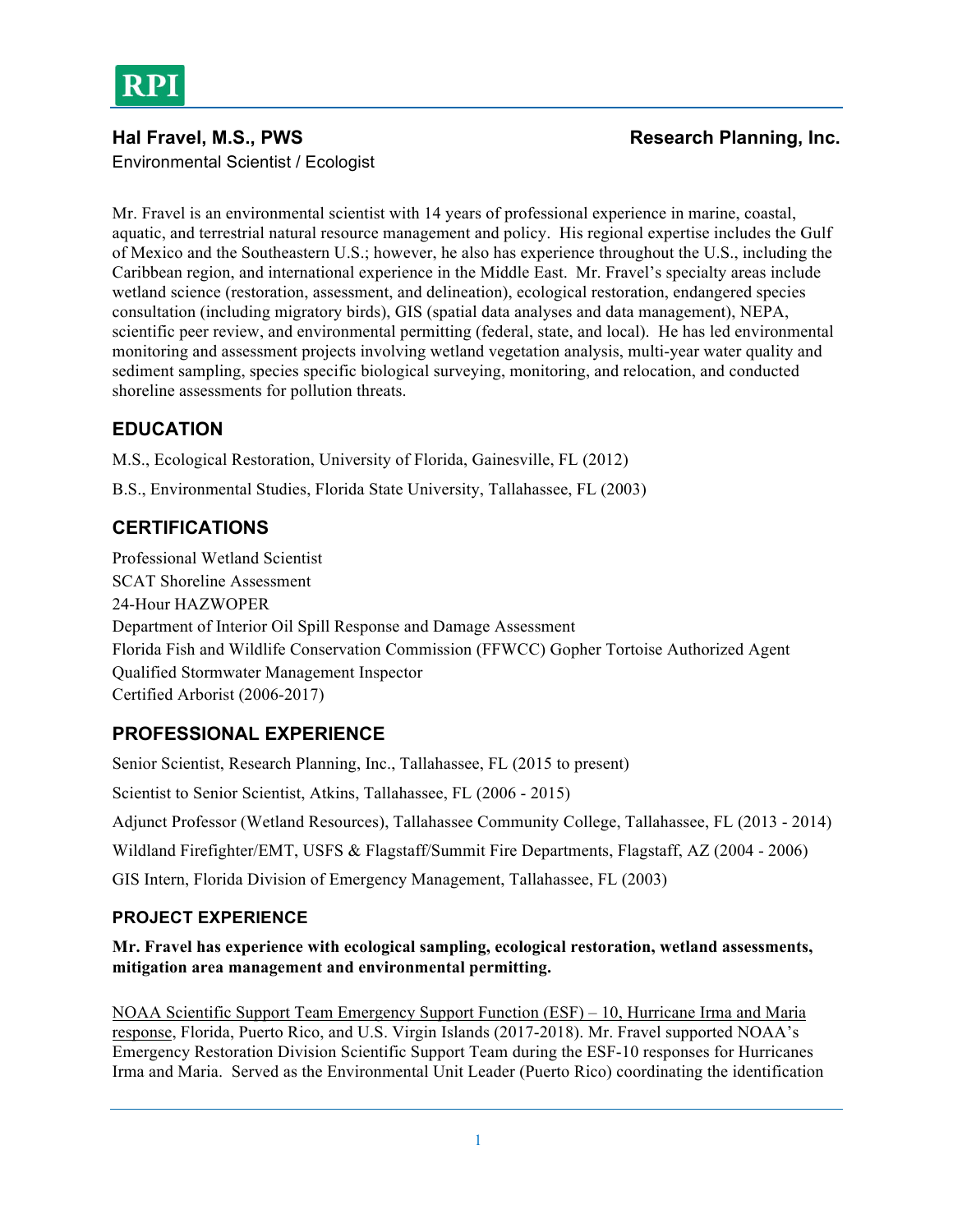# **RPI**

of potential pollution threats in the maritime environment including sunken, sinking, or damaged vessels and developing salvage plans to minimize additional impacts to sensitive habitats (i.e. mangroves, seagrass, coral reefs) during the removal process. Emergency consultations involved USACE Section 404/10; ESA Section 7 with USFWS and NMFS Protected Species Division; NMFS Essential Fish Habitat; National Historic Preservation Act Section 106 consultation with PR SHPO and USVI SHPO; and facilitated local consultations with Puerto Rico Department of Nature and Environmental Resources. He also worked in the Environmental Unit for operations in Florida focusing on developing salvage plans for vessels displaced in mangrove forests in the Keys.

Al Zour Oil Spill, Kuwait (2017). Conducted SCAT surveys along an oiled shoreline in Kuwait and collected oiled sediment samples that were sent to labs in England for fingerprinting analysis. The Responsible Party had not been identified at the time of sampling, therefore the oil samples were necessary to help identify the origin of the oil. Economic damages were assessed by conducting interviews with impacted parties including a power plant, desalination plant, multiple industrial facilities, and a million dollar a day port construction project. Data from the shoreline assessments were used to assist Kuwait Environmental Public Authority determine the trajectory of the oil spill and to give recommendations on cleanup methodology.

Restoration Planning following the *Deepwater Horizon* Oil Spill, Gulf of Mexico-wide including Texas, Louisiana, Mississippi, Alabama, and Florida (2015-2017). Mr. Fravel was a senior scientist contributing to the development of restoration planning and NEPA documents in support of the *Deepwater Horizon* Oil Spill NRDA. Tasks within the coastal wetland, sea turtle, and oyster sub-teams focused on screening potential restoration techniques currently utilized in the Gulf States that could offset impacts caused by the *Deepwater Horizon* oil spill. Work assignments included developing Phase IV Early Restoration Plans, contributions to the overall PDARP/PEIS, and support for the Programmatic Biological Assessment (BA) addressing potential impacts or restoration activities to 114 threatened and endangered species across the Gulf Region.

Scientific Peer Review for the Department of Treasury, Gulf of Mexico-wide including Texas, Louisiana, Mississippi, Alabama, and Florida (2016-present). Mr. Fravel conducts best available science reviews initiated by the Office of Gulf Coast Restoration, U.S. Department of Treasury for all Direct Component RESTORE projects involving restoration and protection of natural resources. Project reviews have included proposed large-scale coastal wetland and riverine restoration projects in Louisiana and Mississippi, beach/dune protection in Florida, bay scallop restoration and protection in Florida, as well as a variety of other restoration projects across several Gulf States. Each project review is conducted independently from other reviewers and comments are submitted to the Department of Treasury to help facilitate the decision on the scientific merit of each proposed project.

Minimum flows and levels development of the Wakulla and St. Marks Rivers, Wakulla County, Florida (2015-2017). The minimum flow and level (MFL) study will facilitate future management decisions on water withdrawal from these two river systems with the consideration of how different flow conditions can affect coastal wetlands, tidal freshwater swamp floodplain habitats, and protected species of the Wakulla and St. Marks rivers. This included instream habitat assessments, habitat mapping (i.e. GIS), and vegetation sampling within the floodplain of each river and downloading data from five (5) continuous data loggers stationed in the rivers and monthly water quality sampling at 29 vertical profile stations utilizing YSI water quality instruments to collect temperature, salinity, conductivity, pH, and depth.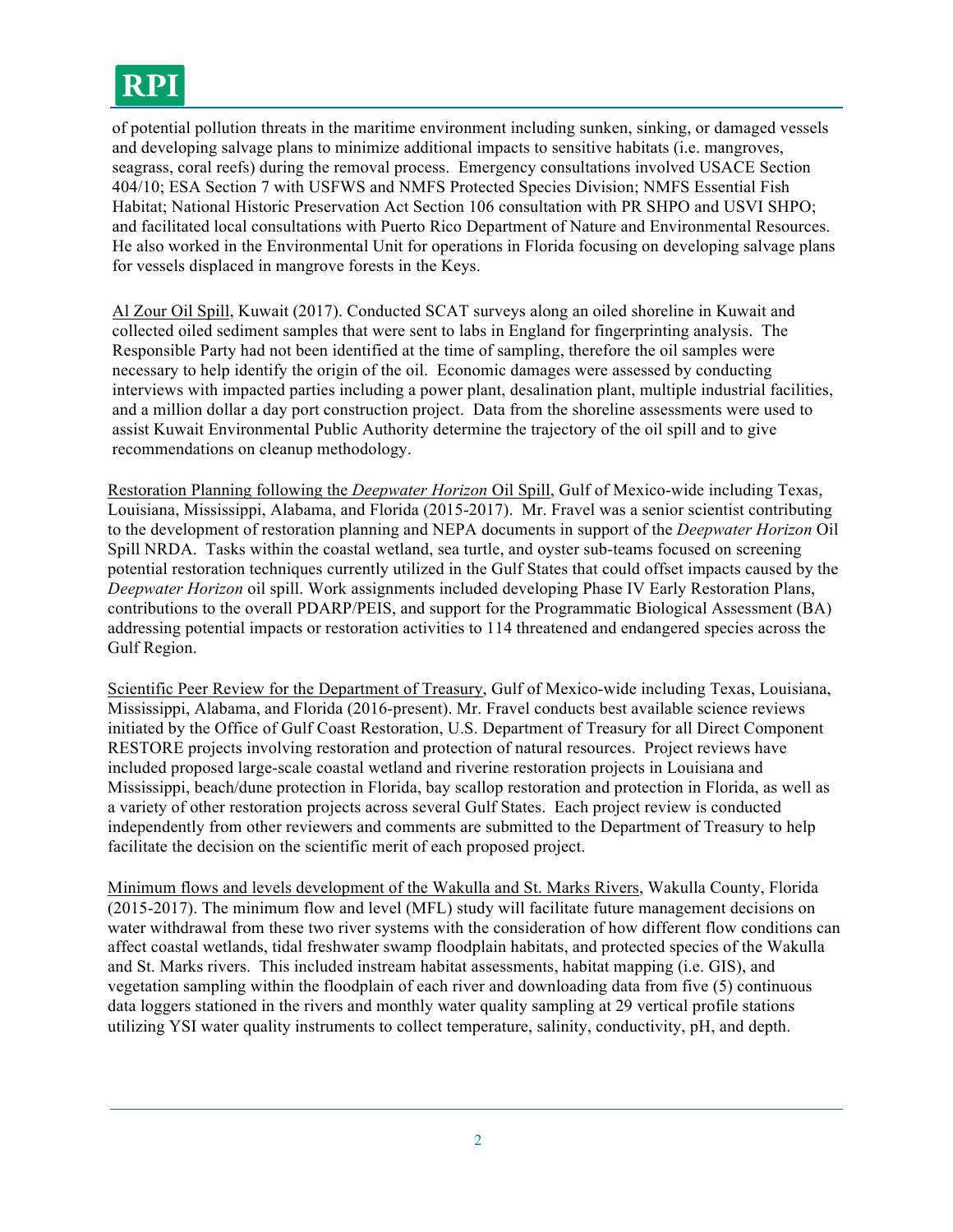Minimum flows and levels development for Jackson Blue Spring, Jackson County, Florida (2016-2017). The MFL study will facilitate future management decisions on water withdrawal from the Jackson Blue Spring system which includes Merritts Mill Pond and Spring Creek near Marianna, Florida. Completed work includes instream habitat assessments, habitat mapping (GIS), and vegetation sampling within the floodplain of the upper section, Merritts Mill Pond, and lower section, Spring Creek. These data will facilitate a model to determine how different flow conditions can affect the freshwater swamp floodplain habitats and water resources in the Jackson Blue Spring system.

Carrabelle Rock Mine Wetland Delineation, Franklin County, FL (2016).Field team lead for this wetland delineation on a private inholding within Tate's Hell State Forest / Wildlife Management Area in the Florida panhandle. Approximately 400 acres were assessed and surveyed for wetland features such as hydric pine plantation, emergent wetlands, and surface waters. Preliminary GIS desktop analyses included aggregating data from sources such as Natural Resources Conservation Service soil (NRCS), National Wetland Inventory (NWI) habitats, NWFWMD Florida Land Use, Cover and Forms Classification System (FLUCCS), and topographic data layers. State protected species, such as parrot pitcher plants, were surveyed for and identified in the field for future permitting requirements.

Egan's Creek Greenway Restoration, Fernandina Beach, FL (2012-2015)**.** Mr. Fravel served as the lead field biologist for this wetland restoration project involving the restoration of a forested freshwater wetland that had been impacted by a saltwater intrusion event. GIS mapping included current and historic aerial imagery, national wetland inventory (NWI) data, topographic data, natural resource conservation survey (NRCS) soil data, and Florida land use and forms classification system (FLUCCS) data. For three years, Mr. Fravel led field crews for biannual soil electrical conductivity (EC) sampling, vegetation sampling, and invasive species surveys. Measuring the EC at depths of 3, 9, and 15 inches provided data to evaluate trends via GIS and assist with the final restoration plan by identifying which areas have seen a decrease in saline conditions conducive to vegetative planting. The final restoration plan included a planting plan, invasive species eradication, infrastructure improvements, and snag management (i.e. removal or left in place for wildlife).

Natural Gas Pipeline Environmental Permitting and Wetland Assessment, Florida Gas Transmission (FGT), Florida (2006-2014). Mr. Fravel provided ongoing environmental services for FGT including wetland permitting, vegetation monitoring and invasive species identification/eradication, and listed species surveys and consultations during a large expansion that extending from the Alabama to south Florida via the west coast of Florida. Additional permitting for several smaller FGT linear utility corridor projects required site assessments, wetland delineations, threatened and endangered species habitat evaluations, and associated local permit applications. Bald eagle nest monitoring was required during the construction phase of a pipeline near Chiefland, FL requiring close coordination with USFWS.

Natural Gas Pipeline easement assessment and wetland delineation, Louisiana and Texas (2008-2012). Mr. Fravel conducted initial environmental assessments for several pre- and post-construction linear pipeline easements in both Lousiana and Texas for several private clients over this time frame. Assessments included wetland and/or stream classification, delineation, and assessments that included identifying vegetation, hydrologic indicators, and hydric soil indicators. Habitat assessments included identification of potential habitat for federally listed species in that given area.

Wetland Identification and Mitigation Assessment, Fairchild AFB, Washington (2014)**.** Lead biologist tasked with using existing GIS data and limited field surveys to determine the location of wetlands within the airfield of Fairchild Air Force Base. Existing infrastructure causes flooding to occur and water to pond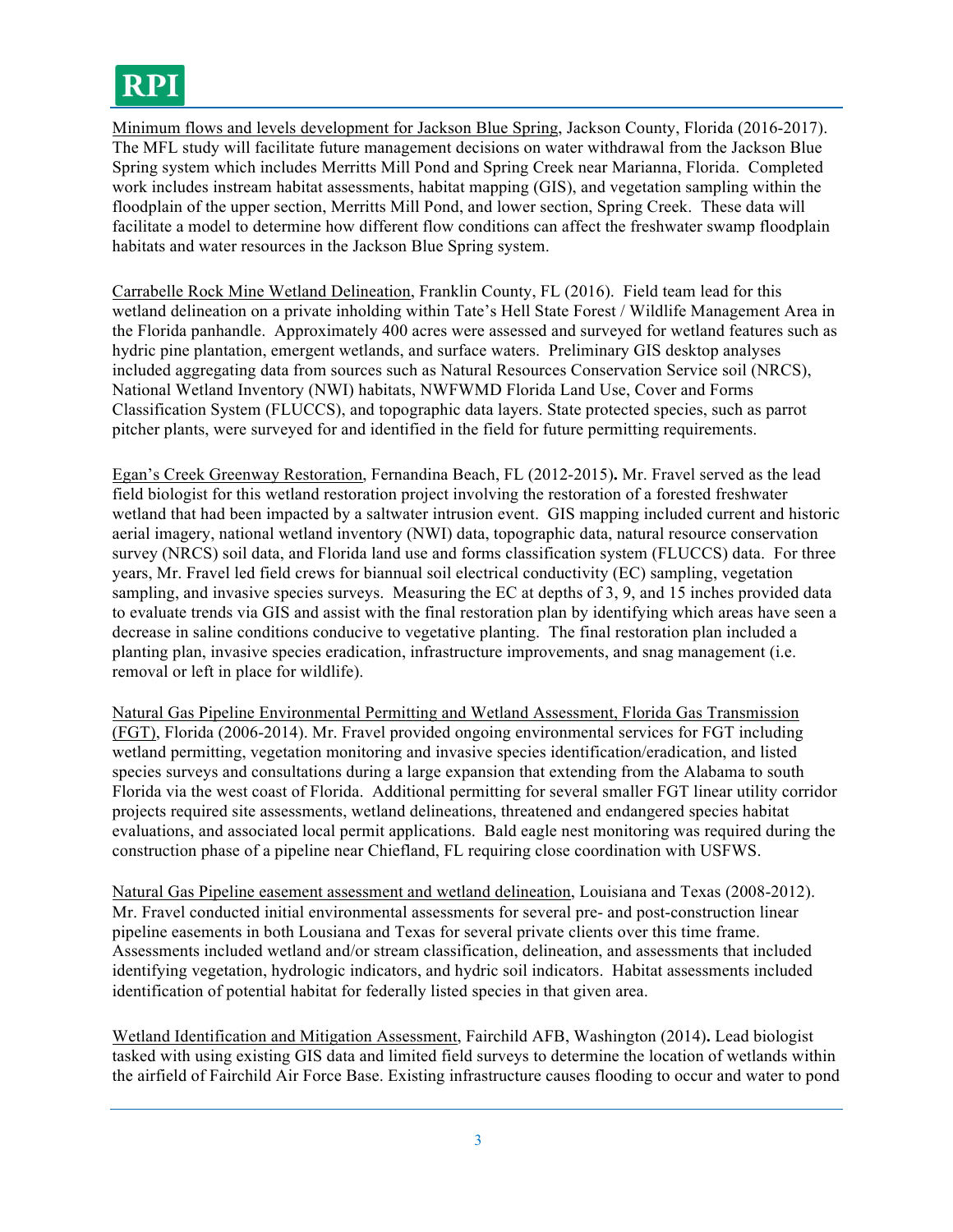near and on the runway. The goal is to alter the flow of water to reduce the likelihood of ponding to occur within the airfield and direct the flow offsite. This will reduce the chance for ponding and also reduce the chance for wildlife to utilize existing water features. Further analyses were conducted to identify areas for potential wetland mitigation to offset any impacts that would occur as a result of modifying existing wetlands.

Panama City - Bay County International Airport Relocation Mitigation Management and Monitoring, Bay County, Florida (2009-2014). Part of a team of biologists responsible for performing a variety of mitigation monitoring activities associated with a 4,000 acre industrial site and related 10,000 acre mitigation site. Coordinated and led many of the field efforts associated with the mitigation site such as annual vegetation monitoring, invasive exotic species identification and eradication, hydrologic monitoring (piezometer water-level data collection), and water quality sampling within and adjacent to the project site. The quarterly water quality sampling program involved the coordination of several land owners, field crews, and two labs to analyze the samples.

Prop Scar and Seagrass Assessments, Indian River County, Florida (2008). After the Sebastian Inlet was dredged and rerouted, biological assessments were conducted to see if the rerouting was effective in keeping prop scar damage to a minimum in this highly sensitive seagrass area that included a known population of the federally threatened Johnsons' seagrass (*Halophia johnsonii*). Prop scars were categorized and assessed based on length and depth. Seagrass assessments were conducted to see if replanting activities from earlier restoration activities were effective.

Port Panama City Seagrass Permitting, Surveys, and Reporting, Bay County, Florida (2014). As senior scientist and task manager for the seagrass surveys, Mr. Fravel developed and directed seagrass surveys to meet the requirements obtained through coordination with the U.S. Army Corps of Engineers (USACE) and Florida Department of Environmental Protection as related to maintenance of the entrance channel and turning basin. This survey and the subsequent report delineated the composition, density, and extent of seagrass occurrences which aided in the design of the port expansion.

Derelict Vessel Environmental Assessments, Brevard and Volusia Counties, Florida (2008). Scientist responsible for performing biological assessments around derelict vessels slated for removal from the waterways. Assessments were conducted in the Intercoastal Waterway and the St. Johns River. The assessments involved identifying seagrasses and freshwater submerged aquatic vegetation that could potentially be impacted by the removal of the derelict vessels which was then used to determine permitting requirements.

Crane Creek Dredging Design and Construction Services, Brevard County, Florida (2007)**.** Field biologist responsible for conducting a freshwater submerged aquatic vegetation survey for several miles of Crane Creek. This task was part of an effort to attain and maintain water and sediment of sufficient quality to support a healthy seagrass-based estuarine ecosystem in the Indian River Lagoon by removing sediments that contain organic debris and fine-grained clay and silt materials (muck) from Crane Creek, improving the water and sediment quality within the creek and reducing the potential for the creation of turbid waters, which directly affect seagrass growth and recruitment.

Wetland Creation and Restoration for expansion of Okeechobee Landfill, Okeechobee County, Florida (2007-2009)**.** Lead field scientist for project overseeing the wetland restoration activities and assessments including wetland delineation, hydrologic monitoring and listed species assessments associated with the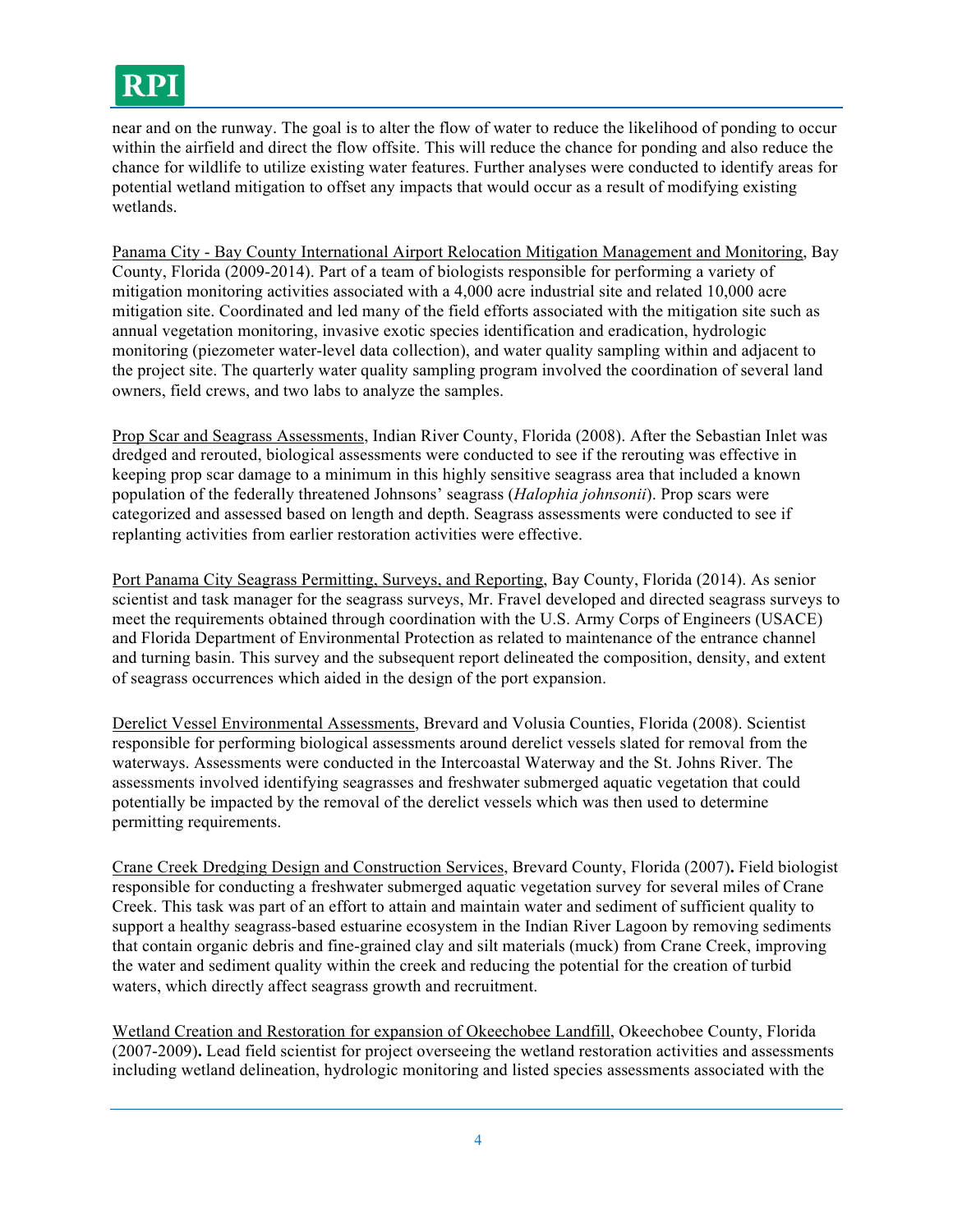# **RPI**

operation and expansion of the Okeechobee Landfill and the 445-acre wetland mitigation area. This involved surveys for gopher tortoise (included relocation), Audubon's crested caracara, bald eagle, sandhill crane, woodstork, grasshopper sparrow, kestrel, and Florida scrub jays. He served as the site inspector for the 40-acre wetland creation associated with the mitigation area. As project arborist, he inspected thousands of plants and trees before their installation in the wetlands.

Large-scale Wetland Mitigation Banking Market Assessment for Hancock Forest Management (HFM), Nationwide U.S. (2013). Served as GIS analyst that estimated current and future supplies of and demand for mitigation bank credits within the study area; identifying population trends within the study area, including the assessment of population projections to determine high population and growth areas within the study area, identifying geographic markets corresponding with HFM timberlands that represent the best potential for mitigation banking; providing information on mitigation banking arrangements, and potential land-use issues. In each case, market studies have involved extensive GIS analyses using multiple publically available data, e.g., mitigation banks (location, guiding documents credit ledgers), watersheds, land cover, U.S. census, and building permits. Final deliverable included an overall ranking of potential mitigation banking opportunities at various geographic scales (USACE District, State, multicounties, and/or watersheds) based on a customized scoring system.

Mitigation Bank Feasibility Study, Resource Management Services, Alabama and Florida (201-2014). GIS analyst responsible for conducting research for a mitigation bank feasibility study including land owned by the client across the entire United States. Research involved phone surveys to 17 USACE districts to determine their procedures for mitigation banking and particular areas of concern for each district. The USACE data were as synthesized and then merged with several factors including the clients land base, environmental, socio-economic, and population data to determine an area of potential interest to develop a wetland mitigation bank on client owned property. Areas of interested included locations where the client owned land, wetland, and/or surface water features were present, population growth is expected, and lack of existing mitigation banks in the area.

Town Creek Headwaters Mitigation Bank feasibility and permitting, North Carolina (2013-2014). Mr. Fravel assisted with the feasibility analysis and development of initial environmental permitting for a new wetland mitigation bank in North Carolina. He also managed the database for all field efforts and compiled publicly available GIS data to produce maps used in the development of the mitigation bank. He also conducted wetland delineations and habitat characterizations to determine the existing condition of the project area. These data were then taken to the conceptual level to determine if restoration activities could occur on this land and then estimate how many wetland and stream mitigation credits could be generated by those land management activities. Conceptual restoration activities included hydrologic alteration, prescribed burning, tree thinning operations, and vegetation planting.

Environmental Assessments and Mitigation Monitoring**.** The St. Joe Company. Florida (2009-2015). Senior Scientist. Mr. Fravel served as the lead biologist providing habitat restoration management recommendations regarding road removal, hydrologic restoration, vegetation planting, and prescribed burning to improve existing coastal wetlands and tidal creek habitats on St. Joe lands in Gulf, Bay, Walton, and Leon Counties, Florida. He performed the quarterly and annual coastal and marine multiyear water quality, sediment, seagrass, and wetland assessments at the Turkey Point – Alligator Harbor Mitigation Area along with coordinating the regulatory reporting required for state and federal permits at this mitigation area. At the Sacred Heart Mitigation Area in Gulf County, he conducted annual vegetation monitoring, provided management recommendations, and coordinated agency permitting.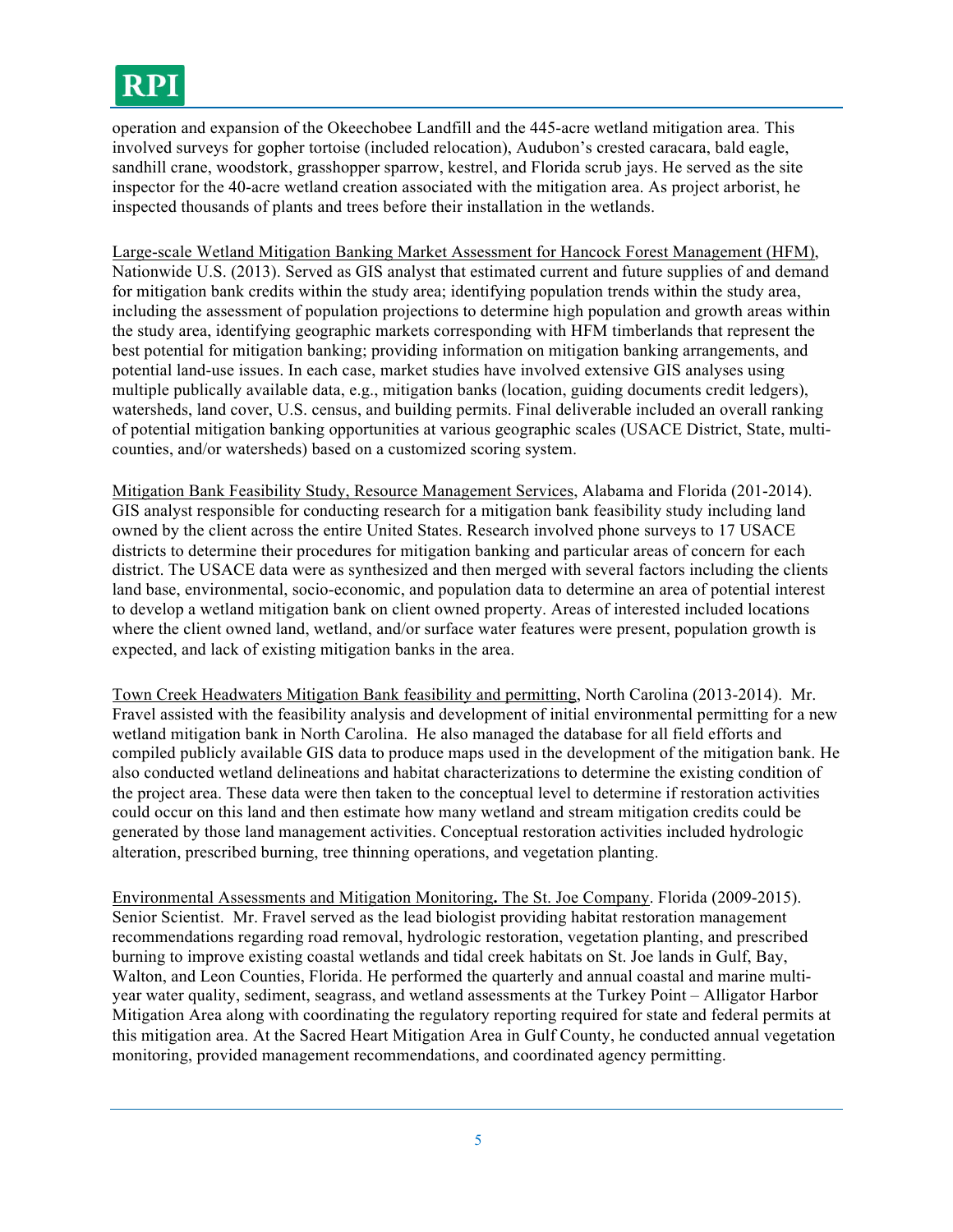

Summer Camp Beach Community Mitigation Area Management, Franklin County, Florida (2009-2014). Biologist responsible for providing qualified mitigation supervisor (QMS) services for the Summer Camp Beach community and mitigation area. He provided management recommendations and coordination with client biologists regarding road removal, hydrologic restoration, vegetation planting, and prescribed burning. He performed the quarterly and annual coastal and marine multi-year water quality, sediment, seagrass, and wetland assessments. He also coordinated the reporting and response to state and federal agencies.

Sacred Heart Memorial Hospital Offsite Mitigation Area, Gulf County, Florida (2009-2014). Project manager and senior scientist providing monitoring and land management services for the Sacred Heart mitigation area. In this role, he provides management recommendations regarding habitat enhancement from planted silviculture to wet pine prairie and savannah (including prescribed fire recommendations). He directed and performed annual vegetation monitoring and annual protected species surveys including Telephus spurge (*Euphorbia telephioides*) and Chapmans rhododendron (*Rhododendron chapmanii*).

Herndon Swamp Restoration oversight, St. Johns River Water Management District, Brevard County, Florida (2006-2009). SJRWMD has enhanced berms and water crossings along a large canal to restore hydrologic function to Herndon Swamp. Mr. Fravel conducted monthly hydrologic monitoring for three years via staff gauges. He has conducted annual vegetation monitoring associated with the restoration activities to determine the response of vegetation to the altered hydrologic connection.

Mangrove Restoration Planning, Monroe County, Florida (2008)**.** Certified arborist tasked with the oversight of restoration activities that included replanting mangroves in areas that had been removed illegally. Impacted areas were assessed for extent of damages and to identify the survivability of affected mangrove individuals. Mr. Fravel reviewed the restoration plans that included identifying the areas that could be replanted based on the needs of mangrove species.

#### **PROTECTED SPECIES CONSULTATION**

**Mr. Fravel is an authorized agent in the state of Florida for the survey, excavation, and relocation of gopher tortoises (state listed). He has experience with other federal and state protected species with many projects involving multiple species such as sea turtles, manatee, bald eagle, reticulated flatwoods salamander, and Johnsons' seagrass.**

United States Marine Corps Support Facility – Blount Island Gopher Tortoise Relocation, Duval County, Florida (2013). Mr. Fravel was responsible for all aspects of this gopher tortoise relocation project involving the development and expansion of the Marine Corps Support Facility-Blount Island. He led the field surveys, environmental permitting, excavation and relocation tasks which included the excavation of over 100 gopher tortoise burrows and the relocation of 52 gopher tortoises to a recipient site on the Apalachicola National Forest. The relocated gopher tortoises were monitored on the recipient site for 12 months post-relocation thus satisfying the gopher tortoise permitting requirements for the state of Florida.

Duke Energy, Wetlands Permitting and Mitigation Planning, South Carolina (2014). Mr. Fravel conducted surveys for state and federally listed plants. Agency coordination was required to ensure proper procedures were utilized due to the sensitivity of the project. The listed plant surveys were integrated into the mitigation plan as part of the conservation efforts. Areas known to have listed plants would be enhanced to promote their growth and success.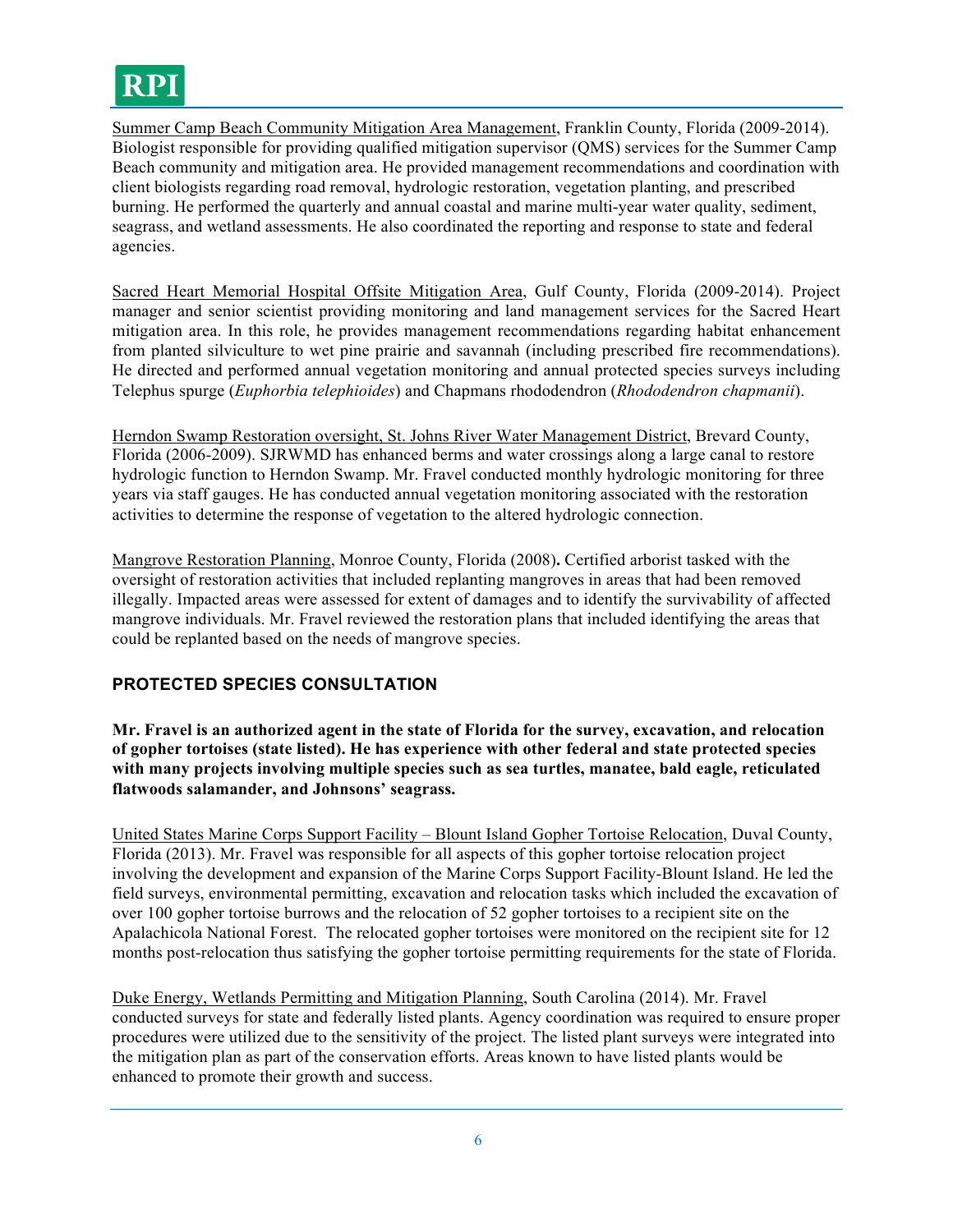Apalachicola National Forest (ANF) Gopher Tortoise Restoration, Relocation, and Research Project, Leon County, Florida (2013-2015). Biologist for this project involving the translocation of up to 3,000 gopher tortoises from third-party permit holders statewide to ANF as part of a large-scale restoration effort. A formal research study aimed at evaluating stocking density and enclosure size effects on the site fidelity of relocated tortoises is coupled with the restoration objectives. Project partners include the Florida Fish and Wildlife Conservation Commission (FFWCC), U.S. Department of Agriculture - Forest Service (USFS), The St. Joe Company, and the Wildlife Foundation of Florida (WFF). He is responsible for the implementation and reporting associated with the restoration and research project. These responsibilities include FWC and USFS permit acquisition, coordination with project partners, gopher tortoise acquisition from third party donors, study implementation including radio telemetry of gopher tortoises and vegetative community surveys, and statistical data analysis.

St. Sebastian River Muck Removal Services, Indian River/Brevard Counties, Florida (2006-2009). As the project biologist for this large dredge project within the St. Sebastian River, he was responsible for water quality compliance monitoring as well as monitoring for state- and federally listed wildlife species. Listed wildlife includes the bald eagle, gopher tortoise, Florida scrub jay, eastern indigo snake, sea turtles, and manatee. The bald eagle requirements for this project involved a strict monitoring plan with monthly reports sent to the U.S. Fish and Wildlife Service. He was the sole bald eagle monitor for three nesting seasons for the same bald eagle pair observing a total of four eaglets fledge.

Windmark Beach Community Ecological Services, Gulf County, Florida (2010-2014). As a team of biologists, he implemented yearly monitoring associated with management plans for several threatened and endangered species for federal and state agency requirements. His responsibilities also included habitat management recommendations, homeowner education, and environmental reporting across the development area. He also directed monitoring surveys, management activities, and reporting requirements in the gopher tortoise mitigation areas. These data were used to produce all monitoring reports and aid the client in meeting their mitigation goals and objectives. Species included in annual surveys were gopher tortoise, eastern indigo snake, Chapman's rhododendron, Godfreys butterwort, giant water dropwort, narrow leaved phoebanthus, and Chapman's crownbeard.

Jennings State Forest, FWC-Certified Gopher Tortoise Recipient Site Permitting, Clay County, Florida (2012). This is a FDOT sponsored project for the certification of a gopher tortoise recipient site within northeast Florida. With the certification of the recipient site, FDOT will have the option of using this site for future roadway projects requiring gopher tortoise relocation. Duties included gopher tortoise burrow and vegetation surveys to assess the current gopher tortoise population and habitat conditions using FFWCC approved surveys for over one thousand acres of state forest land.

Flightline Facilities Gopher Tortoise Relocation – Tallahassee Regional Airport, Leon County, Florida (2014). Project manager on this relocation project for development at the Tallahassee Regional Airport property. The project site included two facilities located approximately one mile apart and connected by a linear pipe for superconductive cable development. He led coordination and acquisition of permits with state and local agencies. He also directed all surveys, excavations, and relocations to the Apalachicola National Forest Gopher Tortoise Restoration, Relocation, and Research Site. Local permitting was satisfied via coordination with the City of Tallahassee Growth Management Department.

SR 70 Widening Reconstruction Services. Florida (2008-2009). Lead biologist responsible for conducting surveys and nest searches for Audubon's crested caracara for two nesting seasons along 15 miles of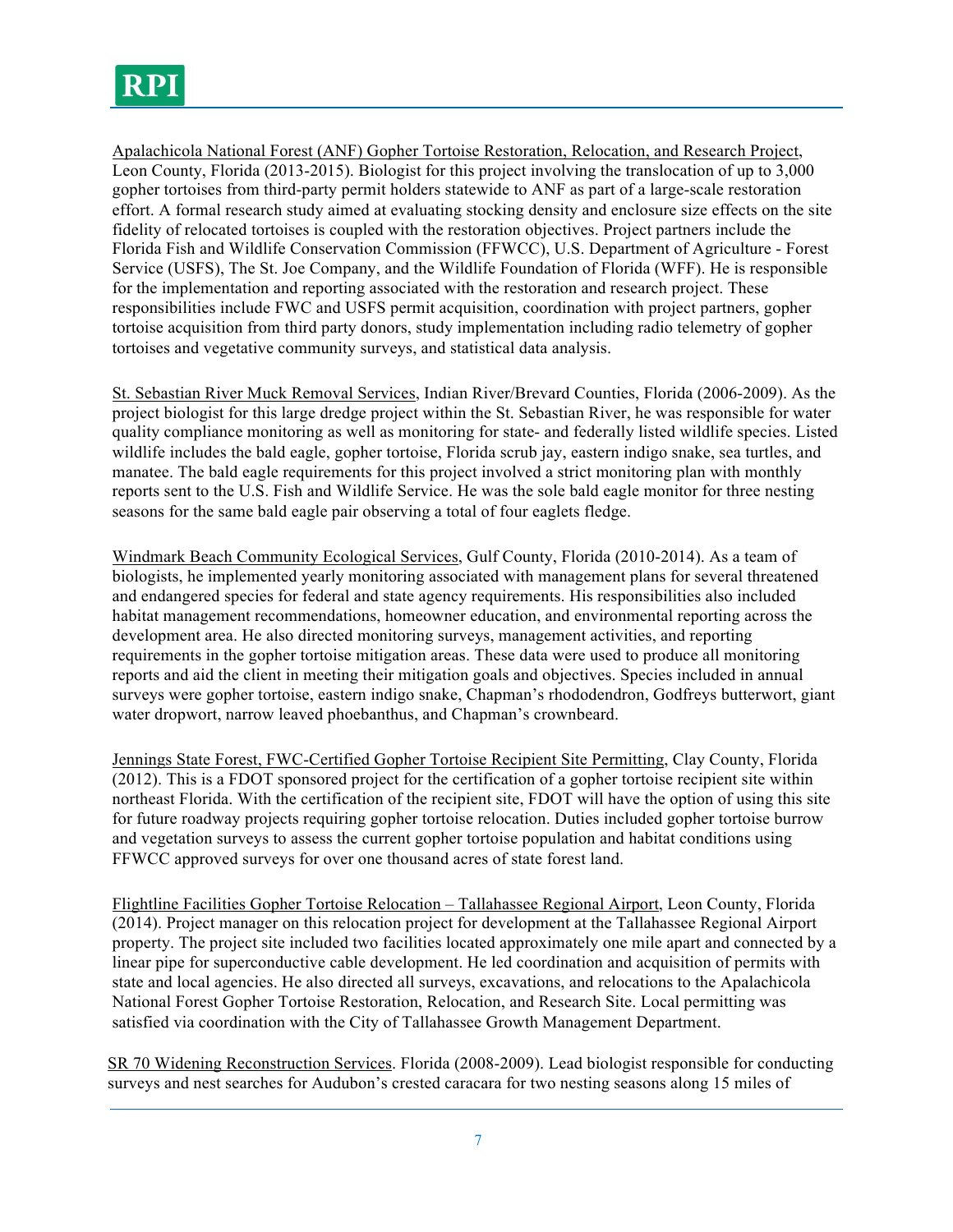

existing roadway. Surveys were used to identify nests and/or habitat along the roadway/right-of-way to develop a monitoring plan for future construction operations. This resulted in several new nest locations and identification of additional habitat suitable for this federally threatened species.

US 441 widening, Georgia Department of Transportation, Georgia (2009). Field biologist performing eastern indigo snake surveys for GDOT along a 45 mile stretch of road that was proposed to be widened. Duties included locating all burrows within a specified distance from the existing road. Each burrow was then surveyed via a gopher camera, for any eastern indigo snakes.

#### **NEPA AND PLANNING, DEVELOPMENT AND ENVIRONMENT (PD&E) EXPERIENCE**

West Bay Parkway (CR 388) Extension Project Development and Environment (PD&E) Study, Bay County, Florida. As a biologist, he was a large part of the effort to assess the 13-mile proposed project through aerial interpretation, habitat characterization, Uniform Mitigation Assessment Method (UMAM) assessments, and threatened and endangered species surveys. The extensive desktop analyses included digitizing all habitats within the project area and collecting all data necessary for ground-truthing the digital files. Preliminary surveys have been initiated for gopher tortoise, reticulated flatwoods salamander, and many state- and federally-listed plants. Environmental assessments have been conducted at the project study area corridor and alternative alignment levels including agency coordination for protected species and essential fish habitat. He wrote and assisted with the writing of the Wetland Evaluation Report and Endangered Species Biological Assessment Report, as well as produced most of the maps for use in the field and reporting.

Wellness Way Corridor Feasibility Study, Florida (2014-2015). Environmental analysis of a proposed private toll road in the PD&E stages of development. Three alternative alignments were identified during an initial Corridor Feasibility Study conducted prior to this stage of planning. Mr. Fravel coordinated the initial desktop analyses of environmental features in and around the three 5 mile alternative alignments that is known habitat for the federally threatened sand skink (*Neoseps reynoldsi*). Mr. Fravel compiled and synthesized data in an environmental constraints report submitted to the client, detailing the potential involvement with wetlands and listed species.

Focused Environmental Assessment (EA) for Venice Municipal Airport Runway 13-31 Safety Improvement Project, Sarasota County, Florida (2014). Senior scientist responsible for authoring the affected environment section of the EA and managing the GIS data for all figure production for the EA. Mr. Fravel provided quality assurance and quality control (QA/QC) reviews of draft and final EA document submittals to the FAA. This EA evaluated impacts associated with the realignment of Runway 13-31 to conform to FAA design standards (preferred alternative) relative to a no action alternative. This evaluation was based upon environmental consequences to the affected environment including aircraft operations; noise; air quality; infrastructure and utilities; hazardous materials and waste; and earth, water, biological, cultural, and socioeconomic resources. This EA also evaluated cumulative impacts to these biophysical resources related to past, present, and future actions in the area.

Environmental Assessment (EA) for Relocation and Construction of the Panama City - Bay County International Airport VORTAC to Tyndall Air Force Base, Bay County, Florida (2012)**.** Part of a team of biologists responsible for the survey design, data collection and analysis, and EA composition on this project. This EA evaluated the preferred action alternative (of VORTAC relocation) in relation to the no action alternative, based upon environmental consequences to the affected environment including: aircraft operations; noise; air quality; infrastructure and utilities; hazardous materials and waste; and earth, water, biological, cultural, and socioeconomic resources.